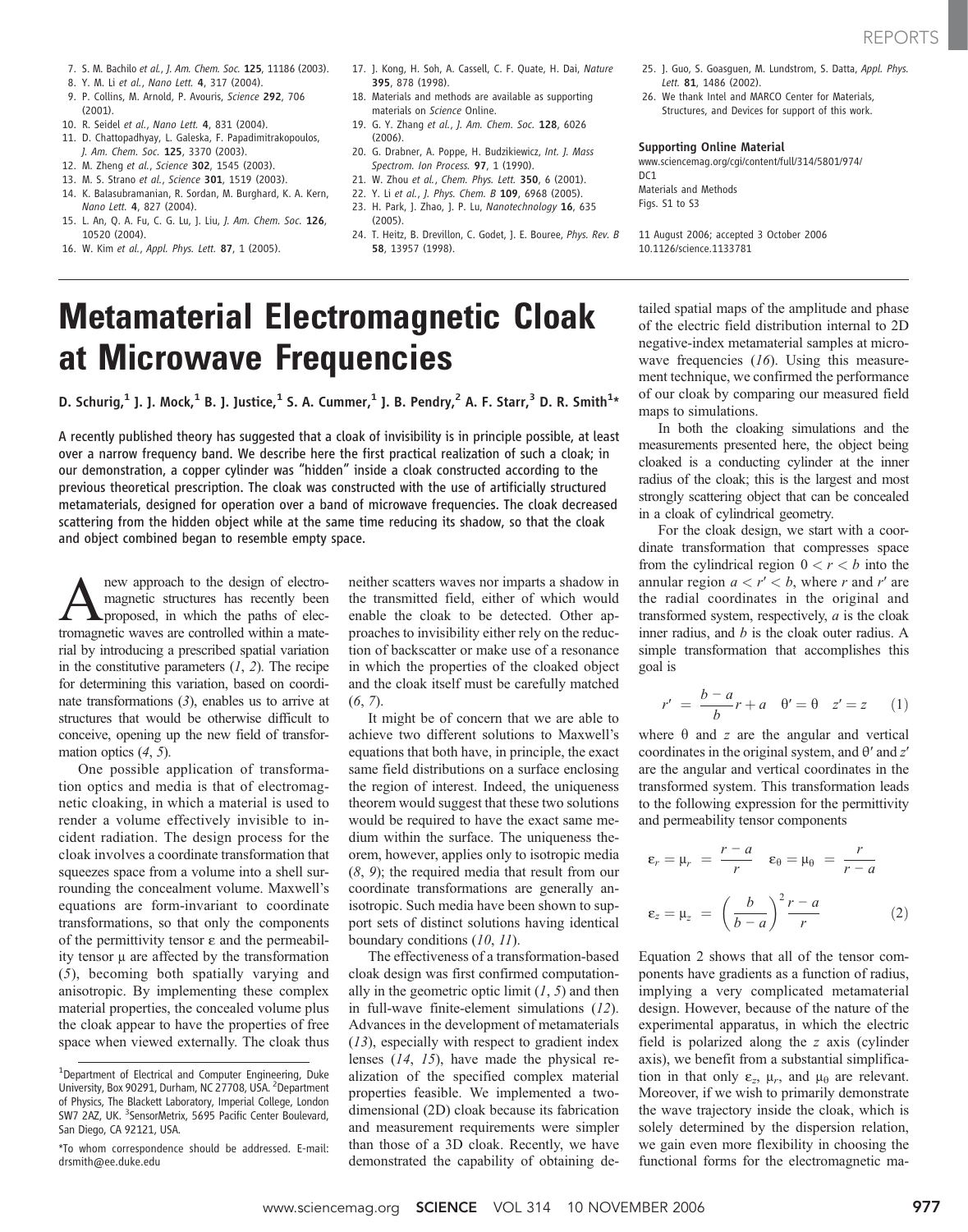terial parameters. In particular, the following material properties

$$
\varepsilon_z = \left(\frac{b}{b-a}\right)^2 \mu_r = \left(\frac{r-a}{r}\right)^2 \mu_\theta = 1 \tag{3}
$$

have the same dispersion as those of Eq. 2, implying that waves will have the same dynamics in the medium. In the geometric limit, for example, rays will follow the same paths in media defined by Eqs. 2 or 3, and refraction angles into or out of the media will also be the same  $(12)$ . The only penalty for using the reduced set of material properties (Eq. 3) is a nonzero reflectance.

To implement the material specification in Eq. 3 with a metamaterial, we must choose the overall dimensions, design the appropriate unit cells, and specify their layout, which for our implementation represents a pattern that is neither cubic nor even periodic. All three of these design elements share parameters, making it advantageous and necessary to optimize them all at once. Equation 3 shows that the desired cloak will have constant  $\varepsilon_z$  and  $\mu_{\theta}$ , with  $\mu_r$ varying radially throughout the structure. This parameter set can be achieved in a metamaterial in which split-ring resonators (SRRs), known to provide a magnetic response that can be tailored  $(17)$ , are positioned with their axes along the radial direction (Fig. 1).

As can be seen from Eq. 3, the transformed material properties depend strongly on the choice of  $a$  and  $b$ . Because of constraints from the unit cell design and layout requirements, we chose the seemingly arbitrary values  $a =$ 27.1 mm and  $b = 58.9$  mm. The resulting material properties are plotted in Fig. 1.

All metamaterials reported to date have consisted of elements repeated in cubic or other standard lattice configurations and are usually diagonal in the Cartesian basis. The

Fig. 1. 2D microwave cloaking structure (background image) with a plot of the material parameters that are implemented.  $\mu_r$  (red line) is multiplied by a factor of 10 for clarity.  $\mu_{\theta}$  (green line) has the constant value 1.  $\varepsilon$ <sub>z</sub> (blue line) has the constant value 3.423. The SRRs of cylinder 1 (inner) and cylinder 10 (outer) are shown in expanded schematic form (transparent square insets).

layout of our cylindrical cloak, however, uses cells that are diagonal in a cylindrical basis and has "unit cells" that are curved sectors with varied electromagnetic environments. The correct retrieval procedure that would obtain the effective medium properties from such irregular unit cells is not yet available. Given that the curvature is not extreme in this cloak design, however, we modeled the unit cells as right-rectangular prisms in a periodic array of like cells, with the assumption that the actual cells will produce minor corrections in the effective medium properties.

Because of constraints of the layout, we chose a rectangular unit cell with dimensions  $a_0 = a_z$ 10/3 mm and  $a_r = 10/\pi$  mm. We were able to obtain both the desired  $\varepsilon_z$  and  $\mu_r(r)$  from an SRR by tuning two of its geometric parameters: the length of the split s and the radius of the corners  $r$  (Fig. 2). The parameters  $r$  and  $s$  shift the frequency of the electric and magnetic resonance, respectively, though there is some cross-coupling that must be compensated for.

Using commercial, full-wave, finite-element simulation software (Microwave Studio, Computer Simulation Technology), we performed a series of scattering (S) parameter simulations for the SRR unit cells over a discrete set of the parameters  $r$  and  $s$  covering the range of interest. A standard retrieval procedure (18, 19) was then performed to obtain the effective material properties  $\varepsilon$ <sub>z</sub> and  $\mu$ <sub>r</sub> from the S parameters. The discrete set of simulations and extractions was interpolated to obtain the particular values of the geometric parameters that yielded the desired material properties. We chose an operating frequency of 8.5 GHz, which yields a reasonable effective medium parameter  $\lambda/a_\theta > 10$ , where  $\lambda$  is the wavelength in free space.

The layout consisted of 10 concentric cylinders, each of which was three unit cells tall. The evenly spaced set of cylinder radii was chosen so



that an integral number of unit cells fit exactly around the circumference of each cylinder, necessitating a particular ratio of radial-tocircumferential unit cell size. We chose to increase the number of unit cells in each successive cylinder by six, enabling us to use six supporting radial spokes that can intersect each of the cylinders in the spaces between the SRRs. This led to the requirement  $a_r/a_\theta = 3/\pi$ . Additionally, to minimize the magnetoelectric coupling inherent in single-split SRRs (20), we alternated their orientation along the z direction (Fig. 1).

The overall scale of the cloak is such that a complete field mapping of the cloak and its immediate environment is feasible (Fig. 3). By the same reasoning, numerical simulations of the cloak are also feasible, so long as the cloak is approximated by continuous materials. A complete simulation of the actual cloak structure, including the details of the thousands of SRRs, would be impractical for general optimization studies.



| cyl.           | r     | S     | $\mu_r$ |
|----------------|-------|-------|---------|
|                | 0.260 | 1.654 | 0.003   |
| $\overline{2}$ | 0.254 | 1.677 | 0.023   |
| 3              | 0.245 | 1.718 | 0.052   |
| $\overline{4}$ | 0.230 | 1.771 | 0.085   |
| 5              | 0.208 | 1.825 | 0.120   |
| 6              | 0.190 | 1.886 | 0.154   |
| 7              | 0.173 | 1.951 | 0.188   |
| 8              | 0.148 | 2.027 | 0.220   |
| 9              | 0.129 | 2.110 | 0.250   |
| 10             | 0.116 | 2.199 | 0.279   |

Fig. 2. SRR design. The in-plane lattice parameters are  $a_{\theta} = a_{z} = 10/3$  mm. The ring is square, with edge length  $l = 3$  mm and trace width  $w = 0.2$  mm. The substrate is 381- $\mu$ m-thick Duroid 5870 ( $\epsilon$  = 2.33,  $t_d$  = 0.0012 at 10 GHz, where  $t_d$  is the loss tangent). The Cu film, from which the SRRs are patterned, is 17  $\mu$ m thick. The parameters r and s are given in the table together with the associated value of  $\mu_r$ . The extractions gave roughly constant values for the imaginary parts of the material parameters, yielding 0.002 and 0.006 for the imaginary part of  $\varepsilon_z$  and  $\mu_r$ , respectively. The inner cylinder (cyl.) is 1 and the outer cylinder is 10.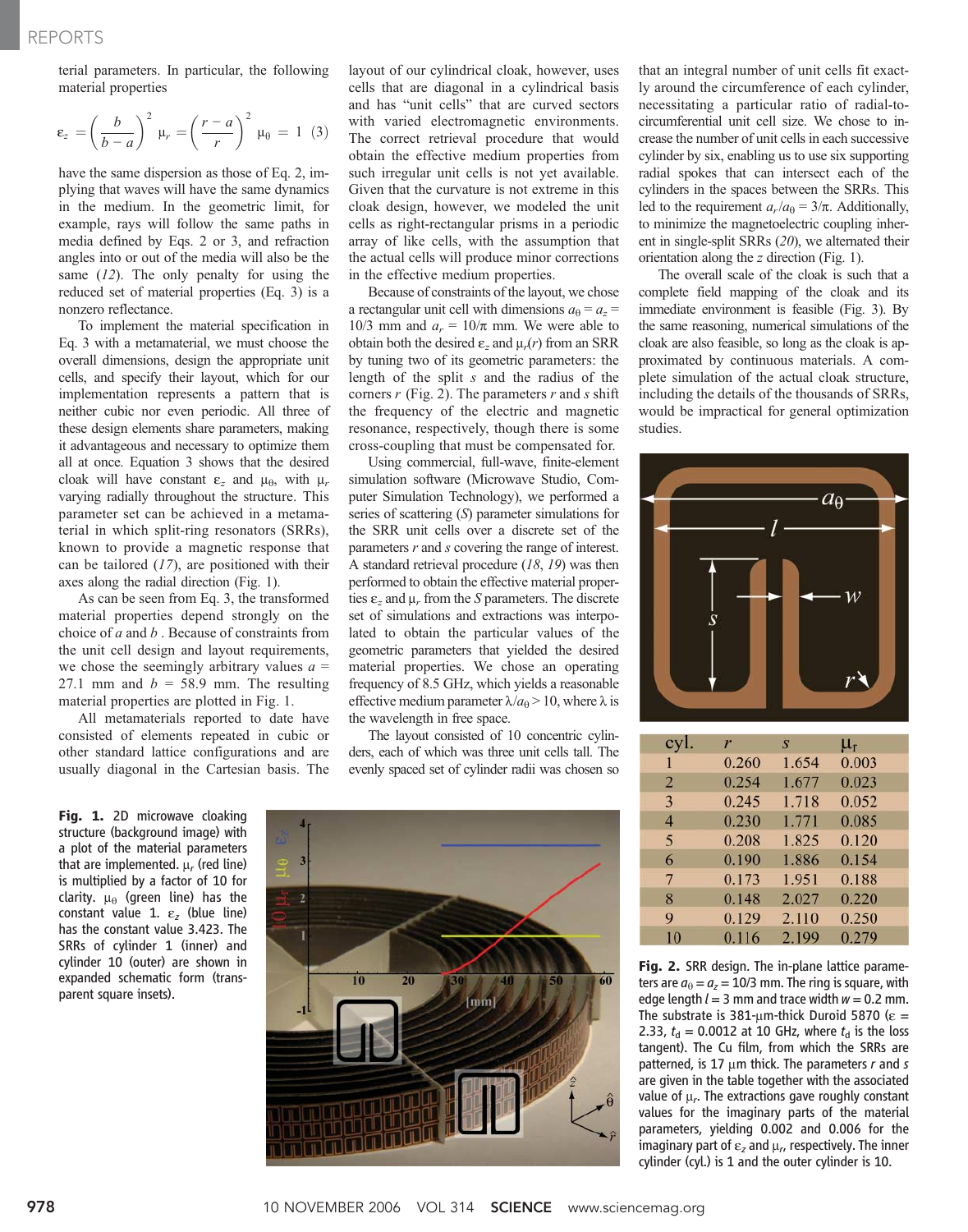Continuous medium simulations of cloaking structures were performed by means of the COMSOL Multiphysics finite-element–based electromagnetics solver (12). The simulation result of the ideal case is shown in Fig. 4A, with material properties as in Eq. 2, and no absorption loss. Several real-world effects were incorporated into another simulation (Fig. 4B) to match experimental conditions as much as possible. In the latter simulation, the reduced material properties of Eq. 3 were used, and  $\mu_r(r)$  was approximated by a 10-step piecewise constant function to mimic the concentric rings of the fabricated cloak. Additionally, absorption loss was added



Fig. 3. Cutaway view of the planar wavequide apparatus. Microwaves (red and yellow patterns) are introduced by means of a coaxial-to-waveguide transition (not shown) attached to the lower plate (lined with a circular sawtooth-shaped microwave absorber). An antenna mounted in the fixed upper plate measures the phase and amplitude of the electric field. To perform field maps, we stepped the lower plate in the lateral directions (black arrows).

corresponding to that found in the unit cell simulations (and given in Fig. 2).

For the experimental confirmation, we measured the metamaterial cloak in a parallelplate waveguide comprising two flat conducting (Al) plates spaced 11 mm apart (Fig. 3). Microwaves were introduced through an X-band (8 to 12 GHz) coax-to-waveguide adapter that was attached to the lower plate and were incident on the cloak, which rested on the lower plate and was nearly of the same height (10 mm) as the plate separation.

A field-sensing antenna was formed from a coaxial fixture inserted into a hole drilled through the upper plate. The center conduc tor and dielectric of the coaxial connector extended to a position flush with the lower surface of the upper plate and did not protrude into the chamber volume. The lower plate was mounted on two orthogonal linear translation stages, so that the lower plate (including the cloak, waveguide feed, and absorber) could be translated with respect to the upper plate and to the detector. By stepping the lower plate in small increments and recording the field amplitude and phase at every step, a full 2D spatial field map of the microwave scattering pattern could be acquired both inside the cloak and in the surrounding free-space region. Further experimental details can be found in  $(16)$  and in the supporting online material.

Both the cloak surrounding a 25-mm-radius Cu cylinder (Fig. 4D) and the bare Cu cylinder (Fig. 4C) were measured. The samples were placed on the lower plate in the center of the mapping region and illuminated with microwaves over a discrete set of frequencies that included the expected operating frequency of



Fig. 4. Snapshots of time-dependent, steady-state electric field patterns, with stream lines [black lines in (A to C)] indicating the direction of power flow (i.e., the Poynting vector). The cloak lies in the annular region between the black circles and surrounds a conducting Cu cylinder at the inner radius. The fields shown are  $(A)$  the simulation of the cloak with the exact material properties,  $(B)$  the simulation of the cloak with the reduced material properties, (C) the experimental measurement of the bare conducting cylinder, and (D) the experimental measurement of the cloaked conducting cylinder. Animations of the simulations and the measurements (movies S1 to S5) show details of the field propagation characteristics within the cloak that cannot be inferred from these static frames. The right-hand scale indicates the instantaneous value of the field.

the cloak. At each frequency, the complex electric field was acquired, and the process was repeated for all  $x$  and  $y$  positions in the scan range. After reviewing the field maps at all frequencies, the optimal frequency for the cloak sample was determined to be 8.5 GHz, in nearexact agreement with the design target. The optimal frequency was selected as that which best matched the simulated field plots. The acquired real part of the electric field distribution is shown (Fig. 4, C and D).

Comparison of Fig. 4, C and D, shows that the cloak reduces both backscatter (reflection) and forward scatter (shadow). The backscatter is particularly evident in movie S3 as a strong standing-wave component. Comparison of Fig. 4, B and D, shows that the field plots found through full-wave simulations are in marked agreement with the experimental data. The underlying physics of the cloaking mechanism can be studied even further by viewing the field animations (movies S1 to S5). As the waves propagate through the cloak, the center section of the wavefront begins to lag as it approaches the inner radius, exhibiting a compression in wavelength and a reduction in intensity. The wavefront then separates to pass around the cloak hole and reforms on the opposite side, where its center section initially leads the wavefront. The wavefronts at the boundary of the cloak match the wavefronts outside the cloak, which essentially correspond to those of empty space. The scattering is thus minimized, though not perfectly, as a result of the reduced parameter implementation. The fields on the exit side are noticeably attenuated because of the absorption of the cloak material.

The agreement between the simulation and the experiment is evidence that metamaterials can indeed be designed to detailed and exacting specifications, including gradients and nonrectangular geometry. Though the invisibility is imperfect because of the approximations used and material absorption, our results do provide an experimental display of the electromagnetic cloaking mechanism and demonstrate the feasibility of implementing media specified by the transformation optics method with metamaterial technology.

#### References and Notes

- 1. J. B. Pendry, D. Schurig, D. R. Smith, Science 312, 1780 (2006).
- 2. U. Leonhardt, Science 312, 1777 (2006).
- 3. A. J. Ward, J. B. Pendry, J. Mod. Opt. 43, 773 (1996).
- 4. U. Leonhardt, T. G. Philbin, N. J. Phys. 8, 247 (2006). 5. D. Schurig, J. B. Pendry, D. R. Smith, Opt. Express 14, 9794
- (2006).
- 6. A. Alu, N. Engheta, Phys. Rev. E Stat. Nonlin. Soft Matter Phys. 72, 016623 (2005).
- 7. G. W. Milton, N.-A. P. Nicorovici, Proc. R. Soc. London Ser. A 462, 1364 (2006).
- 8. A. I. Nachman, Ann. Math. 128, 531 (1988).
- 9. G. Gbur, Prog. Opt. 45, 273 (2003).
- 10. A. Greenleaf, M. Lassas, G. Uhlmann, Physiol. Meas. 24, 413 (2003).
- 11. A. Greenleaf, M. Lassas, G. Uhlmann, Math. Res. Lett. 10, 1 (2003).